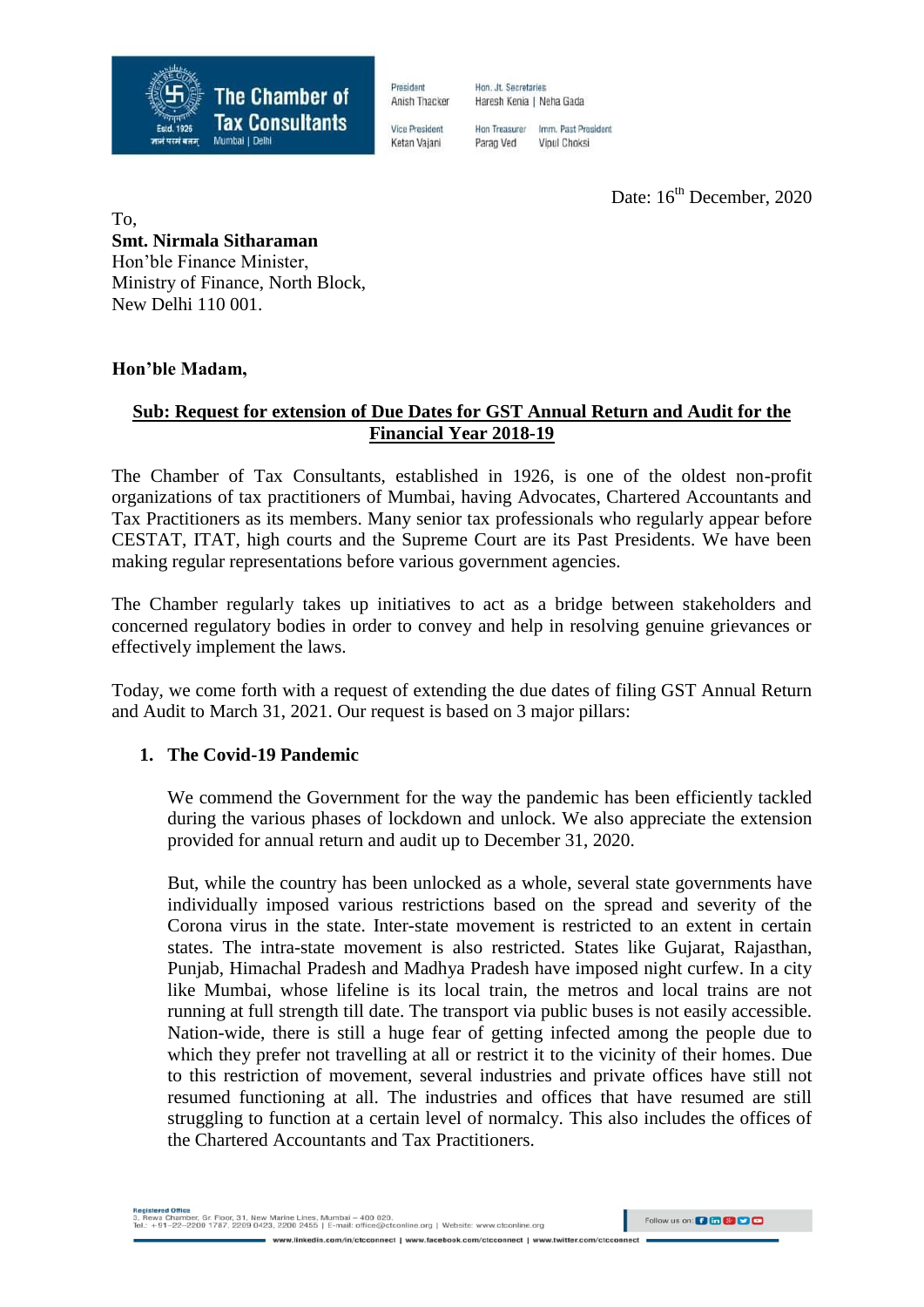

Hon, Jt. Secretaries Anish Thacker Haresh Kenia | Neha Gada

**Vice President** Ketan Vajani

President

Hon Treasurer Imm, Past President Parag Ved Vipul Choksi

Due to this, the details required for carrying on audit and filing the annual return are not being received promptly and thus the audits cannot be efficiently performed.

Also travelling to the place of audit without availability of trains is very difficult for the professionals and their staff in a city like Mumbai.

Several Chartered Accountants and Tax Practitioners themselves have also been infected and have not been able to work for minimum of 14 days. Also visiting any audit place all the more exposes them to the virus making them prone to get infected. If they are infected in the last few days, the businesses may suffer due to noncompliance.

In addition to this, the senior citizens are advised to stay at home. This includes senior professionals and senior assesses who following this advice shall not be able to comply with the existing due dates.

These hindrances are making it very difficult for the assessees, the Chartered Accountants and the Tax Practitioners to comply with even the extended due dates.

# **2. Delay in Annual Return and Audit of Financial Year 2017-18 and making available utility for Financial Year 2018-19**

The due date for Annual Return and Audit for financial year 2017-18 was extended several times up to February 7, 2020.

Post this, the utility for financial year 2018-19 was made available only in February'20 but table 8A of GSTR 9 was activated only in May'20. However, there was a national lockdown since March 21, 2020 which was eased to a certain extent only on June 6, 2020. Inspite of the easing of restrictions, as mentioned above, a significant number of business including Chartered Accountants offices are not functioning at normalcy.

Also several clarifications that were required for filing of the returns were provided only up to October'20 leaving the dealers and the professionals with just 2 months to comply which also included due dates of several other compliances like filing of income tax return, income tax audit, statutory audit, statutory filings and transfer pricing audit.

# **3. No Loss to Revenue**

Any extension made for Annual Return and Audit shall not be responsible for any loss to the revenue. Most taxes have already been paid by the dealers while filing their monthly GSTR 3B. The annual return and audit are merely reconciliation of the returns already filed.